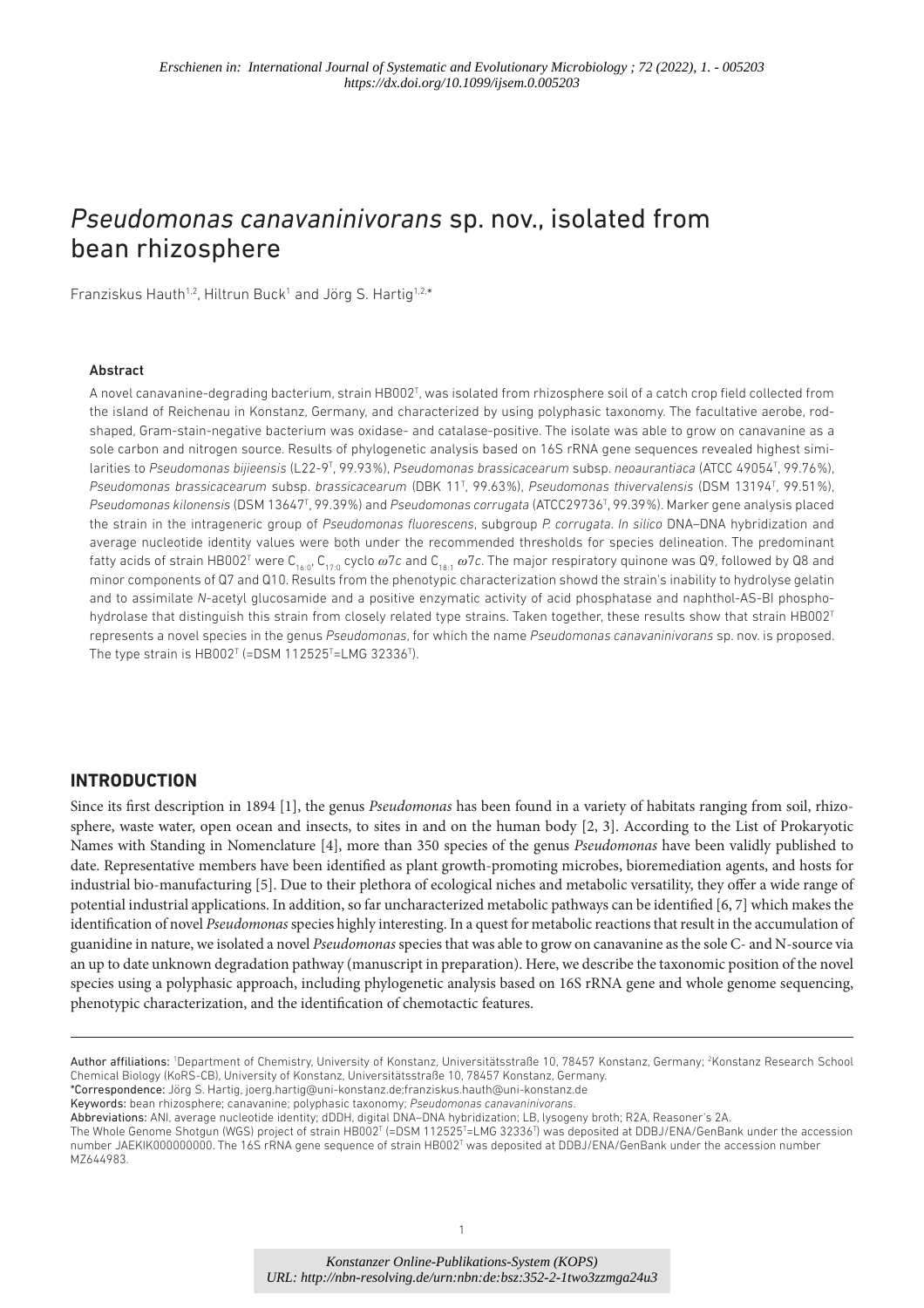## **ISOLATION**

Serial dilutions of bean rhizosphere soil samples were plated out on M9 (without addition of ammonium) minimal salt medium agar with 10 mM canavanine as the sole carbon and nitrogen source and incubated at 30 °C until unique colonies could be identified. Several rounds of enrichment were done on single colonies to ensure the purity of the isolate. Uniformly growing, single colonies were cultivated in liquid media for further analysis and identification. The strains were maintained at −80 °C in a suspension of lysogeny broth  $(LB)$  supplemented with 50%  $(w/v)$  glycerol.

### **PHYLOGENY AND GENOME FEATURES**

Isolates were randomly picked and identified by 16S rRNA gene analysis after colony Phusion PCR using primers 16S\_27 (5'-AGAGTTTGATCCTGGCTCA-3') [8] and 16S\_1492 (5'- CGGCTACCTTGTTACGAC-3') [8]. The amplicon was sequenced by Sanger sequencing (Eurofins Genomics) using primer 16S\_907 (5'-CCGTCAATTCMTTTGAGTTT-3') [8]. Running the sequence against the EzBioCloud 16S database [9] revealed that the bacterium belongs to the genus *Pseudomonas* with its closest relatives being *P. piscium* (P50<sup>T</sup>, 100% similarity, 84.4% completeness), *P. bijieensis* (L22-9<sup>T</sup>, 99.93% similarity, 100% completeness), P. brassicacearum subsp. neoaurantiaca (ATCC 49054<sup>T</sup>, 99.76% similarity, 99.7% completeness), P. brassicacearum subsp. brassicacearum (DBK 11<sup>T</sup>, 99.63% similarity, 99.9% completeness), P. thivervalensis (DSM 13194<sup>T</sup>, 99.51% similarity, 100% completeness), P. kilonensis (DSM 13647<sup>T</sup>, 99.39% similarity, 100% completeness) and P. corrugata ATCC 29736<sup>T</sup>, 99.39% similarity, 98.6% completeness). All identified strains belong to the intrageneric group of Pseudomonas fluorescens [10]. A summary of the top valid hits and the gene sequences used for the analysis can be found in the supplementary material (Table S1 and File S1, available in the online version of this article).

For whole genome sequencing gDNA was isolated using DNeasy Blood and Tissue Kit (Qiagen), following the manufactures protocol for bacterial gDNA isolation. Sequencing was carried out by Novogene (Cambridge, UK). In short, sequencing libraries were generated using the NEBNext Ultra DNA Library Prep Kit for Illumina following manufacturer's recommendations. Sequencing was done using an Illumina NovaSeq PE150 system and de novo assembly was performed using SOAPdenovo software (version 2.04). Genome coverage was 159.0 $\times$  with a G+C content of 61.04 mol%, which is close to the genus average of 61.2 mol% [11].

Further identification of close type strain relatives and digital DNA–DNA hybridization (dDDH) was done using the Type (Strain) Genome Server (TYGS) [12–17]. A detailed description of the determination of closely related type strains and the calculation procedure for pairwise comparison, phylogenetic inference and species clustering can be found in the supplementary material (table S2). Based on the MASH algorithm [18] in combination with 16S rRNA gene sequence analysis



Fig. 1. Tree inferred with FastME 2.1.6.1 [15] from GBDP distances calculated from 16S rRNA gene sequences. The branch lengths are scaled in terms of GBDP distance formula d5 (for a more detailed description see File S2). The numbers above branches are GBDP pseudo- bootstrap support values >60 % from 100 replications, with an average branch support of 74.1 %. The tree was rooted at the midpoint. *P. putida* and *P. aeruginosa* were chosen as outgroups. Strain HB002<sup>T</sup> is highlighted in bold.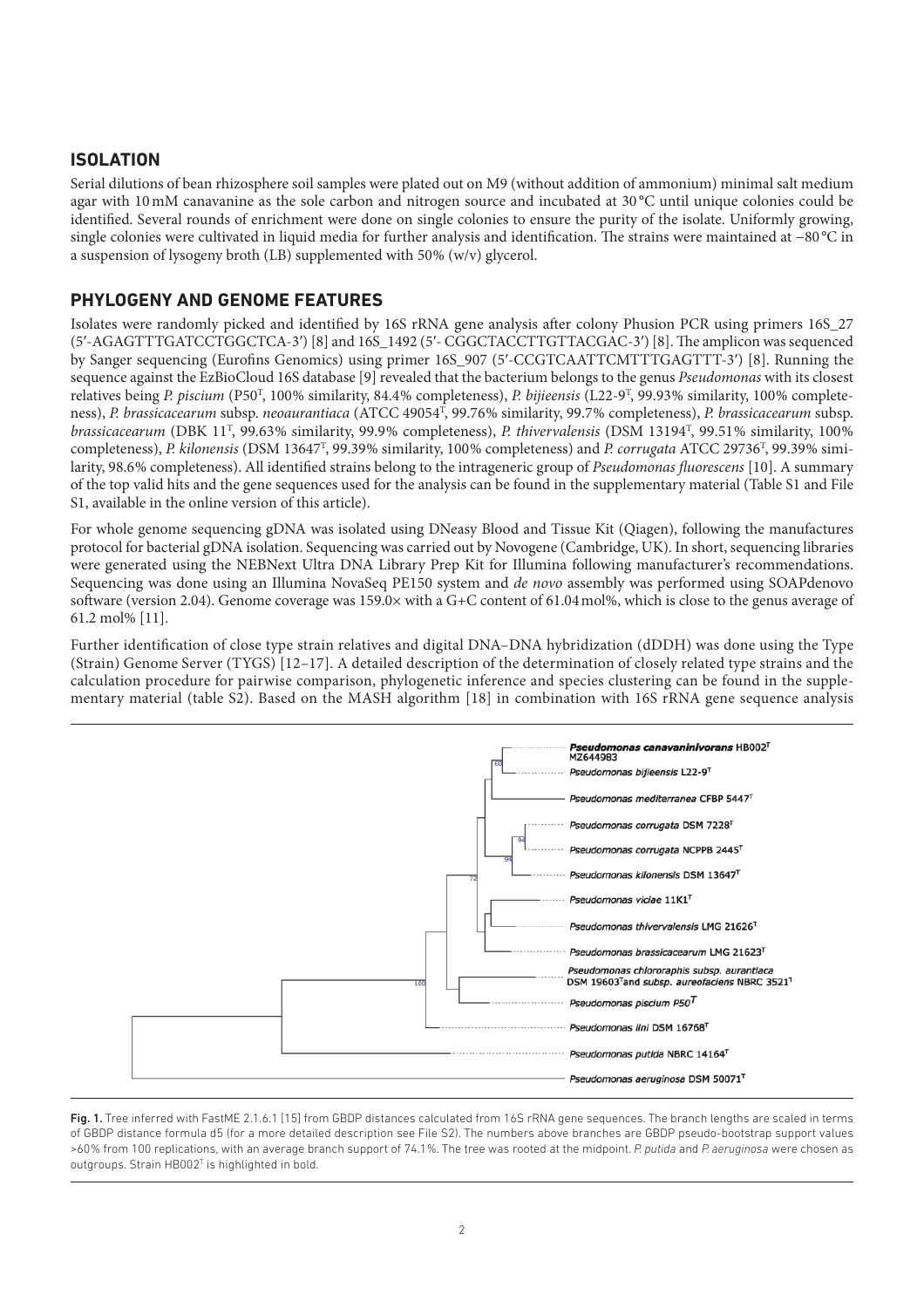

Fig. 2. Tree inferred with FastME 2.1.6.1 [15] from GBDP distances calculated from genome sequences. The branch lengths are scaled in terms of GBDP distance formula d5 (for a more detailed description see File S2). The numbers above branches are GBDP pseudo- bootstrap support values >60 % from 100 replications, with an average branch support of 74.1 %. The tree was rooted at the midpoint. *P. putida* and *P. aeruginosa* were chosen as outgroups. Strain HB002<sup>T</sup> is highlighted in bold.

[13, 19, 20], a phylogenetic tree was built (Fig.1) which confirmed the preliminary 16S rRNA gene amplification result that strain HB002 $^{\rm T}$  clustered with known members of the *P. corrugata* subgroup of *P. fluorescens*. dDDH values for closely related type strains were all below the 70% cut-off value for species delineation [21]. Fig. 2 shows the phylogenetic tree inferred from the genome BLAST distance phylogeny (GBDP) calculated on the genome sequences. Table 1 shows the calculated dDDH values and the difference in G+C content between the query sequence and closely related type strains of the genus Pseudomonas.

### Table 1. Digital DNA-DNA hybridization (dDDH) calculations for HB002<sup>T</sup> and closely related type strains

The dDDH cut- off value for the identification of a novel species is<70 %. The three GBDP formulas d0, d4 and d6 are explained in more detail in the supplementary material (see TYGS summary).

| <b>Hit taxon</b>                                       | $d$ DDH<br>(d0; %) | $d$ DDH<br>(d4; %) | dDDH<br>(d6; %) | G+C content<br>difference (mol%) |
|--------------------------------------------------------|--------------------|--------------------|-----------------|----------------------------------|
| Pseudomonas thivervalensis LMG 21626 <sup>T</sup>      | 64.6               | 35.4               | 57.4            | 0.14                             |
| Pseudomonas bijieensis $L22-9T$                        | 60.2               | 34.2               | 53.6            | 0.20                             |
| Pseudomonas kilonensis DSM 13647 <sup>T</sup>          | 61.0               | 35.2               | 54.6            | 0.19                             |
| Pseudomonas brassicacearum LMG 21623 $T$               | 60.7               | 35.1               | 54.3            | 0.25                             |
| Pseudomonas bijieensis L22-9T                          | 59.5               | 33.4               | 52.7            | 0.19                             |
| Pseudomonas viciae $11K1T$                             | 55.1               | 33.6               | 49.4            | 0.71                             |
| Pseudomonas mediterranea CFBP 5447 <sup>T</sup>        | 50.6               | 32.0               | 45.4            | 0.18                             |
| Pseudomonas corrugata NCPPB 2445T                      | 50.0               | 31.1               | 44.7            | 0.43                             |
| Pseudomonas corrugata DSM 7228T                        | 49.9               | 31.1               | 44.6            | 0.42                             |
| Pseudomonas chloroaphis subsp. aureofaciens NBRC 3521T | 29.5               | 27.2               | 27.9            | 1.7                              |
| Pseudomonas piscium P50T                               | 26.7               | 26.1               | 25.4            | 2.55                             |
| Pseudomonas lini DSM 16768T                            | 33.0               | 26.8               | 30.5            | 2.23                             |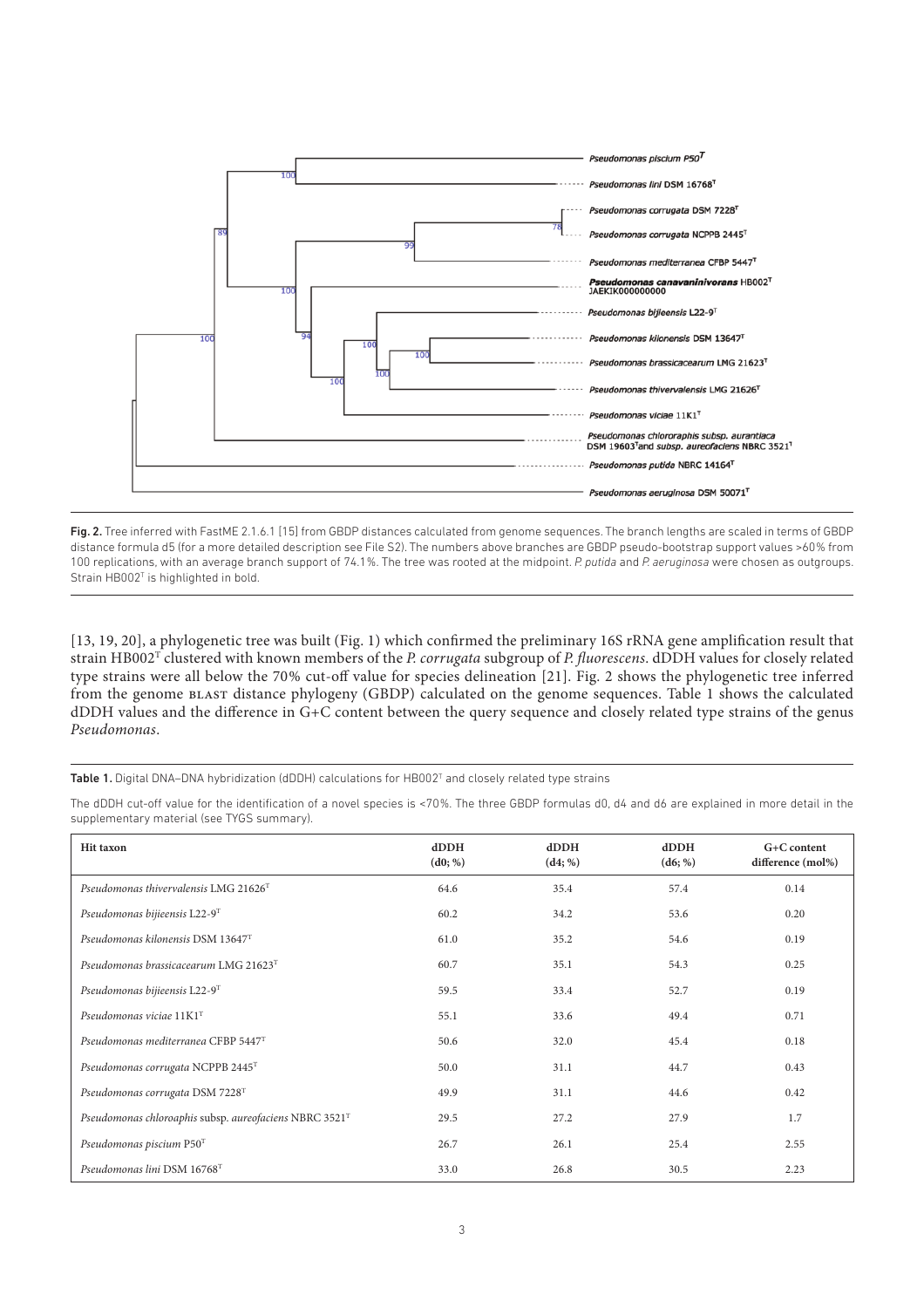Table 2. TrueBac ID results showing the average nucleotide identity and sequence similarity of the respective genes of HB002<sup>T</sup> with those of closely related species

The ANI cut-off value for the identification of a novel species is  $<95\%$ .

| <b>Hit taxon</b>                                            | ANI $(%)$ | ANI coverage (%) | 16S $(%)$ | $recA$ $(\%)$ |
|-------------------------------------------------------------|-----------|------------------|-----------|---------------|
| Pseudomonas brassicacearum subsp. neoaurantiaca ATCC 49054T | 89.08     | 73.8             | 99.79     | 94.87         |
| Pseudomonas thivervalensis DSM 13194T                       | 89.32     | 74.8             | 99.59     | NA            |
| Pseudomonas bijieensis L22-9T                               | 87.61     | 48.2             | 99.93     | 93.9          |
| Pseudomonas corrugata LMG 2172T                             | 87.67     | 64.2             | 99.58     | 95.06         |
| Pseudomonas kilonensis DSM 13647 <sup>T</sup>               | 89.18     | 72.9             | 99.52     | 94.87         |
| Pseudomonas brassicacearum subsp. brassicacearum LMG 21623T | 89.08     | 73.0             | 99.52     | 94.78         |
| Pseudomonas moorei DSM 12647 <sup>T</sup>                   | 86.15     | 41.1             | 97.85     | <b>NA</b>     |
| Pseudomonas umsongensis LMG 21317T                          | 86.05     | 39.4             | 97.67     | N/A           |
| Pseudomonas reinekei DSM 18361T                             | 85.99     | 41.5             | 97.60     | NA            |

Average nucleotide identity (ANI) was calculated using the TrueBac ID server [22–24] and confirmed the previous dDDH analysis based classification of the isolated strain as belonging to a new species of the genus Pseudomonas. The ANI scores of closest relatives were all below the threshold of 95 % for species delineation [25]. Also, the housekeeper gene recA showed high differences in similarity (see Table 2). In silico PCR on nine marker genes was performed as described by Garrido-Sanz et al. [26] and, as expected from the previous classification results, strain  $HBO02<sup>T</sup>$  obtained the specific markers of the P. corrugata phylogroup.

Taken together, the genomic evidence strongly indicates the discovery of a novel species belonging to the group of P. corrugata within the lineage of Pseudomonas fluorescens.

### **PHENOTYPIC AND CHEMOTAXONOMIC CHARACTERIZATION**

Strain HB002<sup>T</sup> was routinely incubated at 30 °C with 200 r.p.m. shaking. Growth was positive on LB agar, Simmons citrate agar, R2A agar and M8 minimal salt agar supplemented with canavanine as a sole carbon and nitrogen source. The tests for DNA and gelatin hydrolysis were conducted by using DNA [27] and gelatin hydrolysis test agars. The ability to produce pigments was tested on King A and King B agars [28]. Catalase activity was determined by bubble production using 3% (v/v) hydrogen peroxide and oxidase activity using Kovács' reagent [29]. Anaerobic growth behaviour was tested in liquid M9 (without addition of ammonium) minimal salt medium with  $10 \text{ mM}$  canavanine as sole carbon source and  $10 \text{ mM}$  KNO<sub>3</sub> as electron acceptor. All media and cultivation bottles were flushed with N<sub>2</sub> prior to inoculation. Growth behaviour under varying NaCl concentrations, pH conditions and different temperatures was investigated. To assess the phenotypic traits of strain HB002<sup>T</sup>, API20NE and API ZYM commercial kits (bioMérieux) were used by following the manufacturer's protocol and compared to closely related strains. Motility, size and shape were checked by polarization microscopy (Zeiss Axiolmagar) after growing cells in LB medium at 30 °C for 24 h. The cellular fatty acid and respiratory quinone analyses were carried out by the identification service of Leibiz-Institute DSMZ – Deutsche Sammlung von Mikroorganismen und Zellkultur GmbH (Braunschweig, Germany).

The key physiological traits allowing differentiation between strain HB002 $^{\text{T}}$  from its closely related species are listed in Table 3. The results of the whole phenotypic characterization are given in the species description.

### **DESCRIPTION OF** *PSEUDOMONAS CANAVANINIVORANS* **SP. NOV.**

Pseudomonas canavaninivorans (ca.na.va.ni.ni.vo'rans. N.L. neut. n. canavaninum, canavanine; L. pres. part. vorans, eating; N.L. fem. part. adj. *canavaninivorans*, canavanine-eating).

A rod- shaped, Gram- stain- negative bacterium. Forms translucent, round, yellow- beige coloured colonies on LB agar. Cells are motile,  $1-1.2 \mu$ m wide and  $2.5-3.3 \mu$ m long. It is a facultative anaerobe in the presence of KNO<sub>3</sub> and growth occurs in 0-4.6% (w/v) NaCl, at pH varying from pH 5.5 to 8.0, and within the temperature range of 4–37 °C. Fluorescent colonies are detected on King B but not on King A agar. DNA hydrolysis is weak positive, whereas gelatin hydrolysis is negative. Catalase and oxidase tests are both positive. In the API 20NE test the bacterium is positive for the hydrolysis of aesculin and the assimilation of d- glucose, l- arabinose, d- mannose, d- mannitol, gluconate, capric acid, malic acid and citric acid. Negative for indole production, glucose fermentation, arginine dihydrolase, urease, 4-nitroso-β-D-methyl galactose, N-acetyl glucosamine, maltose, adipic acid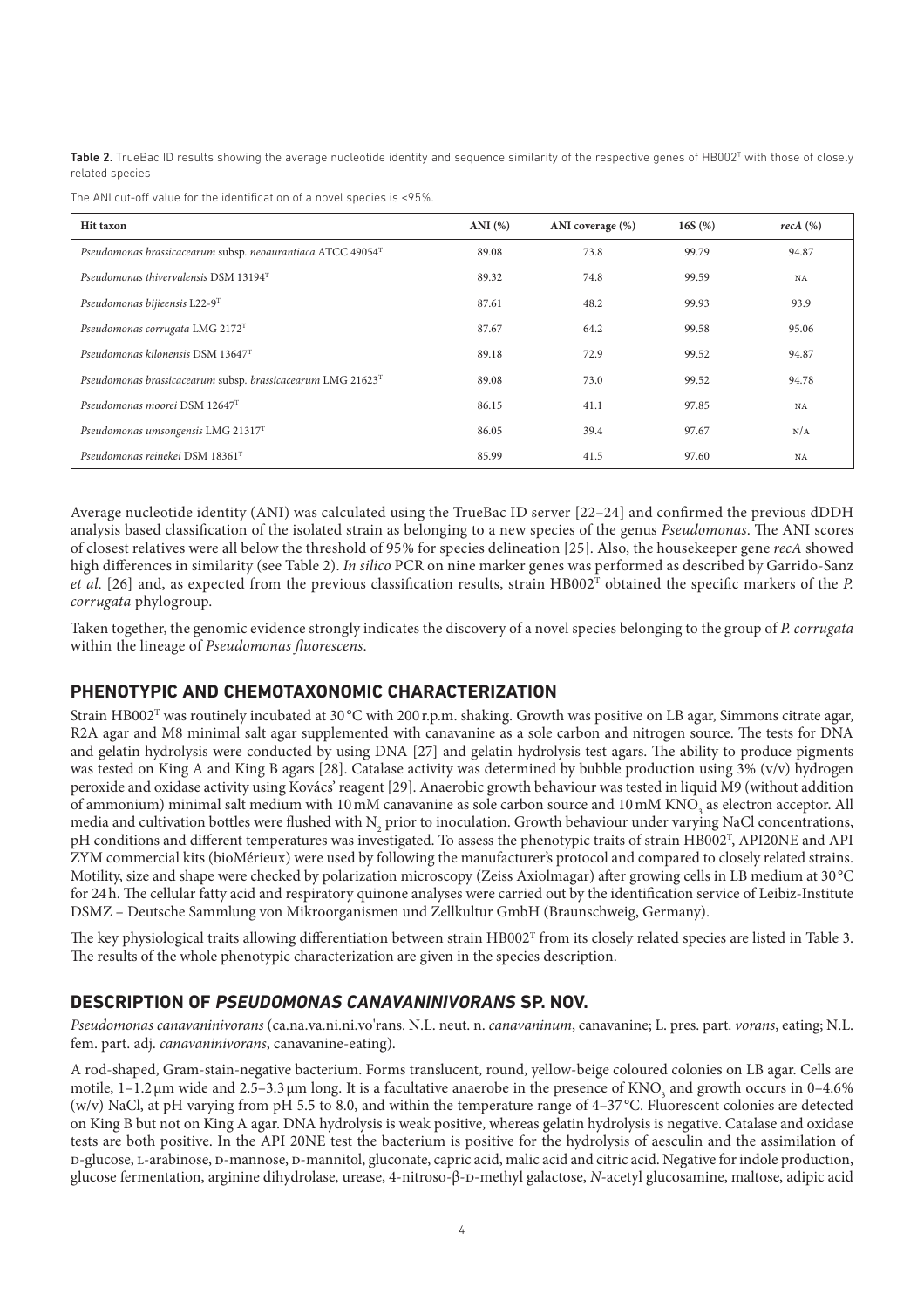#### Table 3. Differential characteristic phenotype of Pseudomonas *canavaninivorans* and closely related species

| Strains: 1, HB002 <sup>T</sup> ; 2, P. bijieensis L22-9 <sup>T</sup> [30]; 3: P. corrugata NCPPB 2445 <sup>T</sup> (BacDive ID: 13044); 4, P. viciae 11K1 <sup>T</sup> [31]; 5, P. kilonensis DSM 13647 <sup>T</sup> [32]; |
|----------------------------------------------------------------------------------------------------------------------------------------------------------------------------------------------------------------------------|
| 6, P. brassicacearum DBK11 <sup>T</sup> [33]; 7, P. thivervalensis DSM13194 <sup>T</sup> [33]. Data for strain HB002 <sup>T</sup> from this study and data for the related strains obtained                                |
| from indicated respective references/database. +, Positive; -, negative; w, weak positive; v, variable; NA, data not available.                                                                                            |

| Characteristics                      | $\mathbf{1}$                     | $\overline{2}$           | 3                 | $\overline{\mathbf{4}}$          | 5                        | 6           | $\overline{7}$ |
|--------------------------------------|----------------------------------|--------------------------|-------------------|----------------------------------|--------------------------|-------------|----------------|
| API 20NE assay:                      |                                  |                          |                   |                                  |                          |             |                |
| Gelatin hydrolysis                   | -                                | $^{+}$                   | $^{+}$            |                                  | $^{+}$                   | $^{+}$      | $^{+}$         |
|                                      |                                  |                          |                   |                                  |                          |             |                |
| Aesculin hydrolysis                  | W                                | $\overline{\phantom{0}}$ | $\qquad \qquad -$ | $\overline{\phantom{a}}$         | ÷,                       | ÷,          |                |
| Assimilation of arabinose            | W                                | $^{+}$                   | $^{+}$            | $\begin{array}{c} + \end{array}$ | $+$                      | $+$         | $^{+}$         |
| Assimilation of mannitol             | $\begin{array}{c} + \end{array}$ | $^{+}$                   | $^{+}$            | $\begin{array}{c} + \end{array}$ | $^{+}$                   | -           | $^{+}$         |
| Assimilation of N-acetyl glucosamine | -                                | $\qquad \qquad +$        | $^{+}$            | $\overline{\phantom{0}}$         | $\overline{\phantom{0}}$ | $^{+}$      | $^{+}$         |
| API ZYM assay:                       |                                  |                          |                   |                                  |                          |             |                |
| Alkaline phosphatase                 | $^{+}$                           | $\qquad \qquad +$        | $\mathbf{V}$      | $\qquad \qquad +$                | $_{\rm NA}$              | $_{\rm NA}$ | $_{\rm NA}$    |
| Esterase (C4)                        | $\qquad \qquad +$                | $^{+}$                   | $^{+}$            | $\overline{\phantom{0}}$         | $_{\rm NA}$              | $_{\rm NA}$ | $_{\rm NA}$    |
| Esterase lipase (C8)                 | $^{+}$                           | $^{+}$                   | $^{+}$            | W                                | $_{\rm NA}$              | $_{\rm NA}$ | $_{\rm NA}$    |
| Lipase (C14)                         | $\overline{\phantom{m}}$         | $\overline{\phantom{0}}$ | $\qquad \qquad -$ | $\qquad \qquad +$                | NA                       | $_{\rm NA}$ | NA             |
| Leucine aryl amidase                 | $^{+}$                           | $+$                      | $+$               | $\overline{\phantom{0}}$         | NA                       | NA          | NA             |
| Valine aryl amidase                  | $^{+}$                           | $^{+}$                   | $\mathbf{V}$      | $\overline{\phantom{a}}$         | $_{\rm NA}$              | $_{\rm NA}$ | NA             |
| Cystine aryl amidase                 | ۰                                | -                        | -                 | W                                | $_{\rm NA}$              | $_{\rm NA}$ | $_{\rm NA}$    |
| Trypsin                              | ۰                                | -                        | $+$               | $\begin{array}{c} + \end{array}$ | NA                       | $_{\rm NA}$ | NA             |
| α-Chymotrypsin                       | $\overline{\phantom{0}}$         | $^{+}$                   | $\mathbf{V}$      | $\begin{array}{c} + \end{array}$ | $_{\rm NA}$              | $_{\rm NA}$ | $_{\rm NA}$    |
| Acid phosphatase                     | $^{+}$                           | -                        | $\mathbf{V}$      | -                                | NA                       | $_{\rm NA}$ | <b>NA</b>      |
| Naphthol AS-BI-phosphohydrolase      | $^{+}$                           | $^{+}$                   | ۰                 |                                  | $_{\rm NA}$              | $_{\rm NA}$ | $_{\rm NA}$    |

and phenylacetic acid. In the API ZYM system positive for alkaline phosphomonoesterase, esterase (C4), esterase lipase (C18), leucine arylamidase, acid phosphatase and naphthol AS- BI- phosphohydrolase; weak positive for valine arylamidase; and negative for lipase (C14), cysteine arylamidase, α-chemotrypsine, α-galactosidase, β-galactosidase, β-glucoronidase, α-glucosidase, β-glucosidase, N-acetyl-β-glucosaminidase, α-mannosidase and α-fucosidase. The predominant fatty acids of strain HB002<sup>T</sup> are  $C_{16,0}$ ,  $C_{17,0}$  cyclo  $\omega$ 7c and  $C_{18,1}$   $\omega$ 7c. The major respiratory quinone is Q9, followed by Q8 and only minor amounts of Q7 and Q10. A more detailed overview of the fatty acid and respiratory quinone profile can be found in Table S2.

The type strain, HB002<sup>T</sup> (=DSM 112525<sup>T</sup>=LMG 32336<sup>T</sup>), was isolated from the rhizosphere soil of a runner bean (*Phaseolus* coccineus) field that was collected from the island of Reichenau, Lake Constance, Germany in mid-August 2020. The DNA G+C content of strain  $HB002^T$  is 60.02 mol%.

Funding information

JSH acknowledges funding from the ERC CoG 'RiboDisc'.

#### Acknowledgements

We thank Professor Bernhard Schink, University of Konstanz, for advice on the etymology of *P. canavaninivorans*.

#### Conflicts of interest

The authors declare that there are no conflicts of interest.

#### References

- 1. Migula W. Über ein neues system der bakterien. arbeiten aus dem bakteriologischen institut der technischen hochschule zu karlsruhe. 1894;1:235–238.
- 2. Remold SK, Brown CK, Farris JE, Hundley TC, Perpich JA, *et al*. Differential habitat use and niche partitioning by *Pseudomonas* species in human homes. *Microb Ecol* 2011;62:505–517.
- 3. Sørensen J, Jensen LE, Nybroe O. Soil and rhizosphere as habitats for *Pseudomonas* inoculants: new knowledge on distribution,